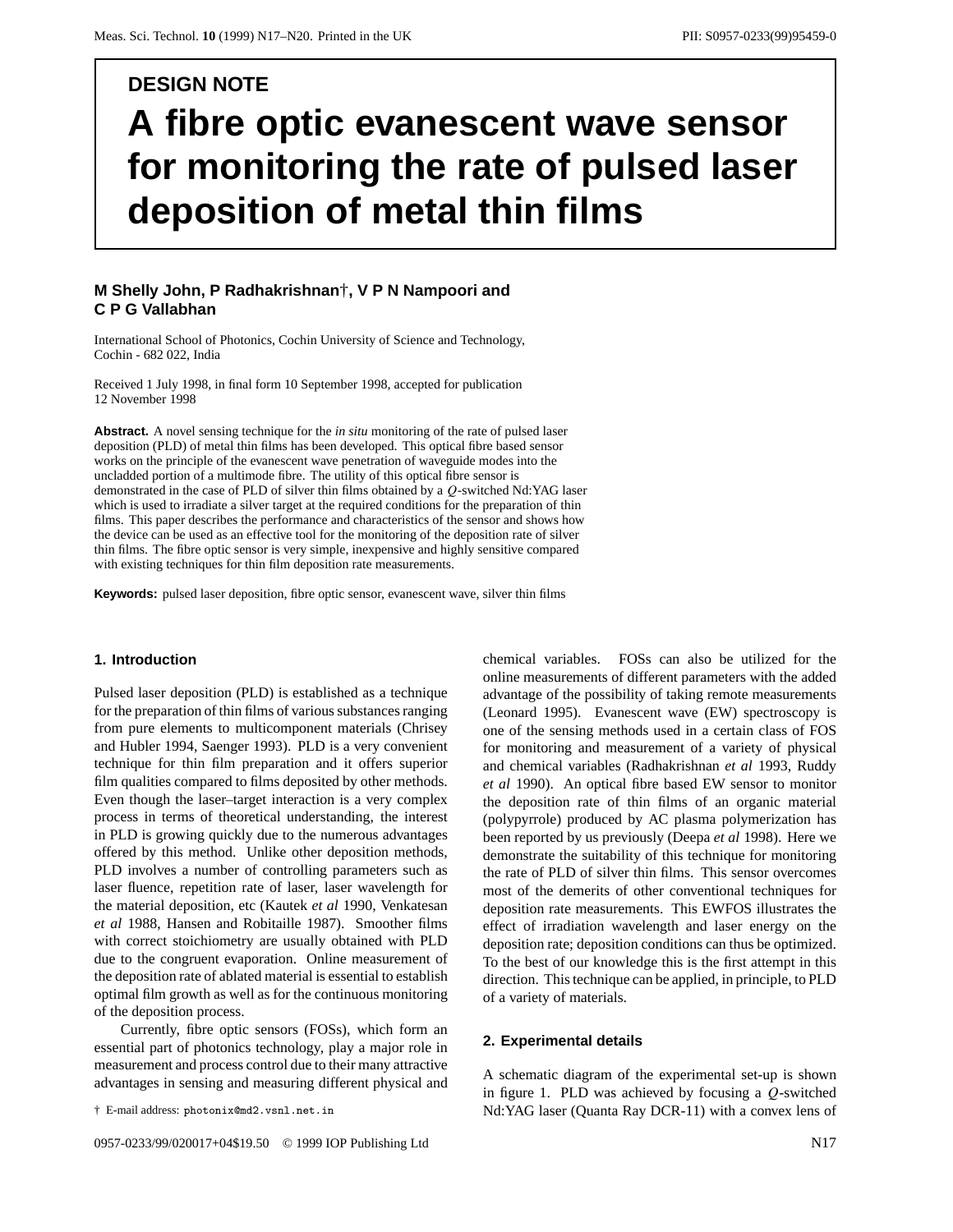

**Figure 1.** Block diagram of the experimental set-up. M, 10% reflector; L, lens; W, glass window; P, substrate insertion port; T, rotating target holder; S, glass substrate.

focal length 0.5 m onto a silver target *(spot radius* =  $50 \mu m$ ) at an angle of 45◦ with respect to the target normal. The spot radius was kept the same throughout the course of the investigation. The target was a silver disc of diameter 0.015 m and thickness 0.001 m, fixed to a target holder. The target was rotated using a DC motor in order to avoid multiple hits at the same location as well as to avoid splashing. Also, the laser was focussed at larger radial distance from target centre in order to remove the heavy mass particulates and to obtain congruent evaporation (Chrisey and Hubler 1994). A cleaned glass substrate was kept parallel to the target surface (perpendicular to the plasma plume) at a particular distance. Target and substrate holders were kept inside a plasma chamber which can be evacuated to a pressure of the order of 10−<sup>3</sup> mbar*.*

A multimode optical fibre  $(200/380 \ \mu m)$  with polished end faces having an uncladded sensing region of length 0.01 m was placed close and parallel to the glass substrate so as to receive ablated material from the target. The two end faces of the fibre were taken through two sealed ports in the plasma chamber walls without breaking the vacuum. The beam from a diode laser (4.25 mW, 670 nm) was focused onto one end of the fibre and the other end was attached to a commercial fibre optic power meter (Meggar OTP 50).

Ablation of the target material and subsequent deposition were achieved for two laser fluences and at two different wavelengths, 1064 nm and 532 nm (second harmonic of the Nd:YAG laser). The repetition rate of the laser beam was 10 Hz and the vacuum in the chamber was kept the same throughout the course of the investigation. The experiment was also performed for various target–substrate distances.

## **3. Results and discussion**

The laser–target interaction produces ablation and the ejected materials form a plasma plume which, on condensation,

N18

causes the deposition of thin films of target material on the substrate as well as on the sensor element.

As the deposition proceeds, silver is continually deposited on the substrate as well as on the uncladded portion of the fibre. In a typical case (100 mJ, 1064 nm) the thickness formed after irradiation by 1800 pulses was found to be 650 Å. The thickness of the films formed on the substrate as well as on the uncladded portion of the fibre is more or less the same, since the target–substrate distance (0.02 m) closely matches the extent of the plume from the target. The laser beam guided through this fibre encounters EW absorption in this region of the fibre and the output power decreases, subsequently resulting in saturation of output power (Deepa *et al* 1998). Here, the theory of light propagation in a conducting isotropic medium is applicable and absorption occurs due to the EW penetration into the stratified silver. In metals the refractive index is a complex quantity and the imaginary part is preponderant (Born and Wolf 1964) resulting in substantial reduction in output power.

Investigations were carried out at two different wavelengths of the laser, 1064 nm and 532 nm. For each of these wavelengths, studies were carried out with different energy densities of the laser beam. Figure 2 shows the variation of the fibre output with time for a substrate to target distance of 0.02 m corresponding to laser wavelengths 1064 nm and 532 nm. The estimated error was found to be less than 5% for these measurements. Comparison of the slopes of the plots at different energies clearly reveals that there is an increase in the deposition rate with an increase in energy density. The plots also reveal that the time interval within which saturation sets in is lowered as the energy fluence is increased. This observation also confirms the fact that the deposition rate increases with increasing energy density of the laser beam. The uncladded sensing region (length 0.01 m) of the fibre essentially receives the forward directed component rather than the evaporated component. The forward directed component has been shown to increase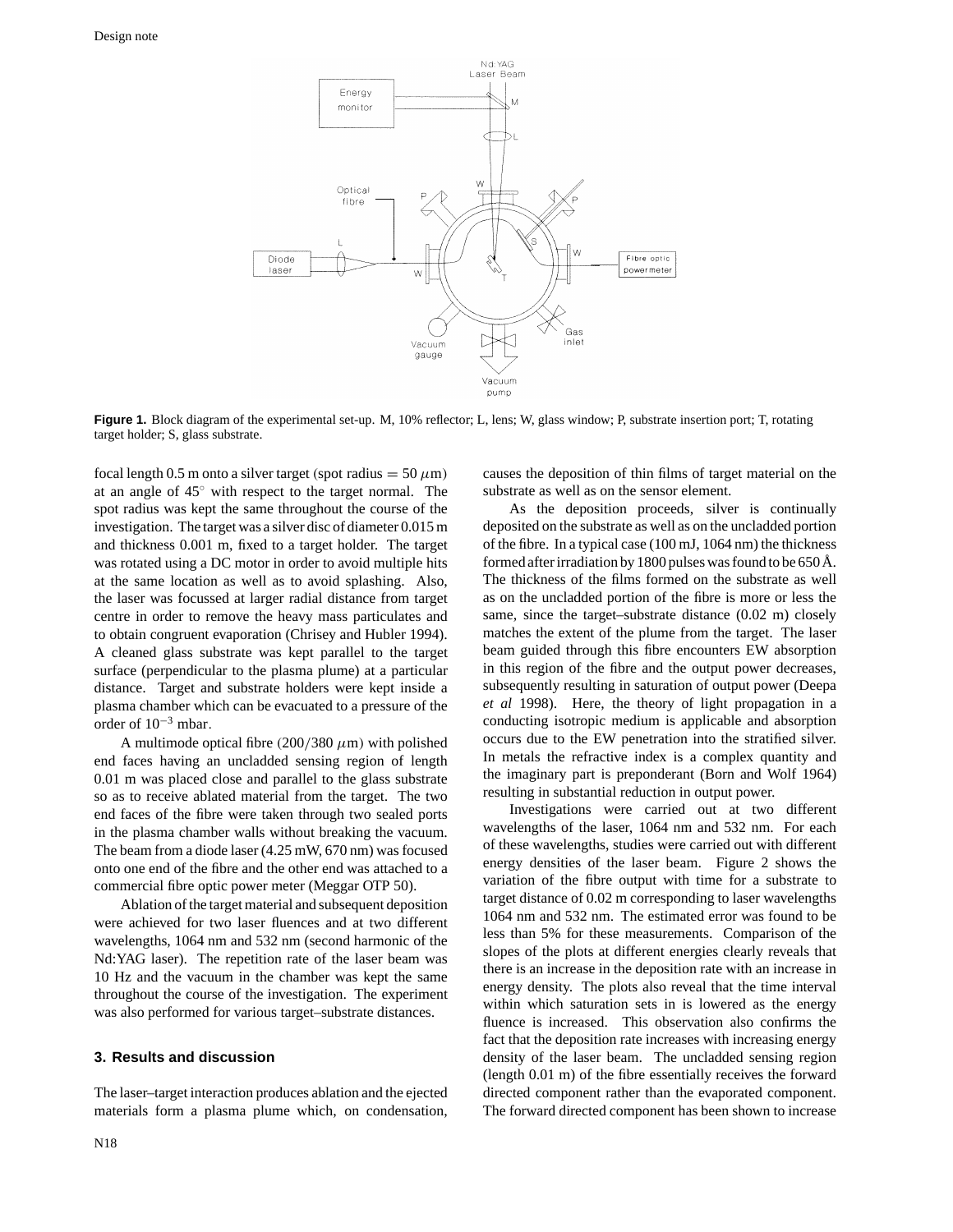

**Figure 2.** Variation of the fibre output with time. *d* is the substrate to target distance.



**Figure 3.** Variation of the fibre output with time for different substrate to target distances *d*.

with laser energy density and deviation from this behaviour occurs mainly at large angles with respect to the target normal (Venkatesan *et al* 1988). Our results also confirm these observations as we have selected a small exposed length of 0.01 m of the fibre.

The growth rate of Se films has been shown to increase with laser power and decrease with irradiation wavelength (Hansen and Robitaille 1987). 1064 nm light penetrates deeply into the target while 532 nm light is almost completely absorbed within the first 100 Å. This is also supported by the work of Kautek *et al* (1990) who described an increase in absorbance of deposited superconducting films with decreasing wavelength. Our plots also show that the deposition rate increases at lower wavelengths. Investigations were also carried out for two different target– substrate distances with 1064 nm laser wavelength and the results are given in figure 3. A significant decrease in deposition rate with increased distance was observed.